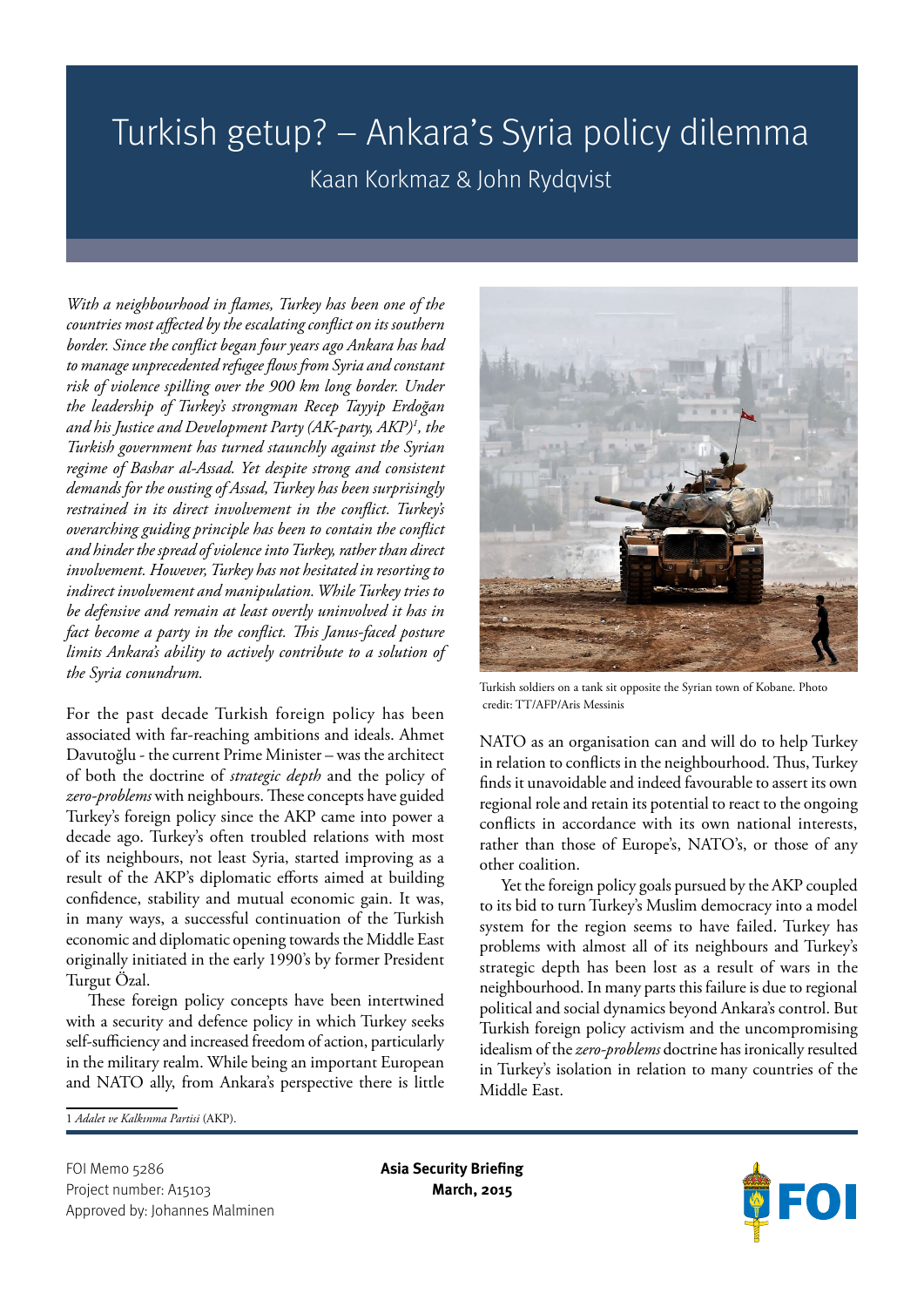

Syria has become an especially acute problem. At the beginning of the Syrian uprising in 2011, Turkey tried to remain true to its self-declared *zero-problems* foreign policy. Initially, Ankara argued that Bashar al-Assad could be persuaded to implement necessary social and political reforms. In light of its diplomatic influence Turkey thought it could sway the Syrian regime and help avert turmoil. However the increasing brutality against protesters and repeated false promises made by Assad soon pushed Turkey to break with the regime. By autumn of 2011 Turkey argued that Assad and his government should step down. The removal of the Assad regime has since been the guiding principle of Turkey's Syria policy.

Despite its revulsion against Assad's behaviour, Ankara has not actively propagated military intervention. Instead, Turkey's main objective still is to keep any turmoil and hostility from spreading to Turkish territory. At first Turkey's sensitive relationship to the region's Kurds was the reason for its containment strategy. The central government was afraid that a spread of violence from Syria might rekindle the long-standing conflict between the *PKK*, an armed Kurdish rebel group, and Turkey. As ethnic and sectarian tensions increased, Turkey's concerns widened beyond the Kurdish issue. The threat of terrorism and broader sectarian discord spreading to Turkey now became equally important drivers of Turkey's Syria policy. Any high-profile military involvement would mean an increased risk of conflict spillover and, thus, larger unilateral military intervention has not been an option for Ankara so far.

Although no serious incidents of violence have yet occurred in Turkey, civil society has nonetheless been increasingly affected by the war. By early 2015 approximately 1.6 million refugees have crossed into Turkey, according to Ankara's estimates. The actual numbers are likely even higher. The strain on local communities and growing discontent among constituents mean that Turkey's Syria policy has become intertwined with domestic politics.

The effect is that Turkish policymakers are reluctant to publically discuss the Syria policy beyond the doctrine of containment. For example, while public policy has been to not intervene militarily in Syria, a leak in the spring of 2014 revealed that government deliberations included military intervention scenarios. Discussing scenarios of military intervention into Syria was not the problem per se. Rather, it was the suggestions that Turkish public opinion would

have to be manipulated into accepting such operations that stirred criticism. According to the leak, one idea floated in the meeting was to justify intervention by staging an attack by Turkish forces and blame Syrian forces. The leaked discussion seemingly had to do with managing the Suleyman Shah tomb, a sovereign piece of Turkish territory inside Syria which until late February 2015 housed the remains of the grandfather of Osman I, the founder of the Ottoman Empire.

There have also been rumours and accusations of Turkish support to radical Islamist groups like ISIS, such as financial contributions. Any such support is difficult to prove. More likely, authorities have at times turned a blind eye to businesses, financial transactions and recruitment activities linked to ISIS and other militant groups on Turkish territory. The logic behind such tacit approval would be to minimize the risk of a sustained terrorist campaign that may have negative effects on for instance Turkey's economy, including tourism. Turkish officials have argued that Islamist groups such as the not so moderate *Ahrar al-Sham* and umbrella organizations like the *Islamic Front* should be included in international negotiations and taken off terrorist lists in the West. This is a position that suggests that supporting these groups does not necessarily contradict Turkish policy preferences.

Throughout the Syrian conflict Turkey has received limited political, military and humanitarian help from the international community, primarily because Turkish authorities have remained sceptical of foreign help and assistance. This scepticism may originate from a view that if things get even worse, no one will to come to Turkey's help. Ankara considers the failure of the international community to intervene against Assad after the August 2013 chemical weapons attack a betrayal of promises made, and an example of exactly this logic. Growing Turkish scepticism post-2013 has at least partly resulted in a growing political rift between Ankara and its main allies in the West. This is best illustrated by their diverging positions regarding what the main threat in Syria is, and how to manage it. While ISIS dominates the agenda of Western powers and some of the other regional countries such as Jordan and Saudi Arabia, Turkey has a different perspective. Even in the face of the ISIS offensives in 2014 Turkey still viewed Assad and future Kurdish independence as the main areas of concern.<sup>2</sup>

<sup>2</sup> International Crisis Group (2014), *The Rising Costs of Turkey's Syrian Quagmire*, Europe Report No. 230, 30 April.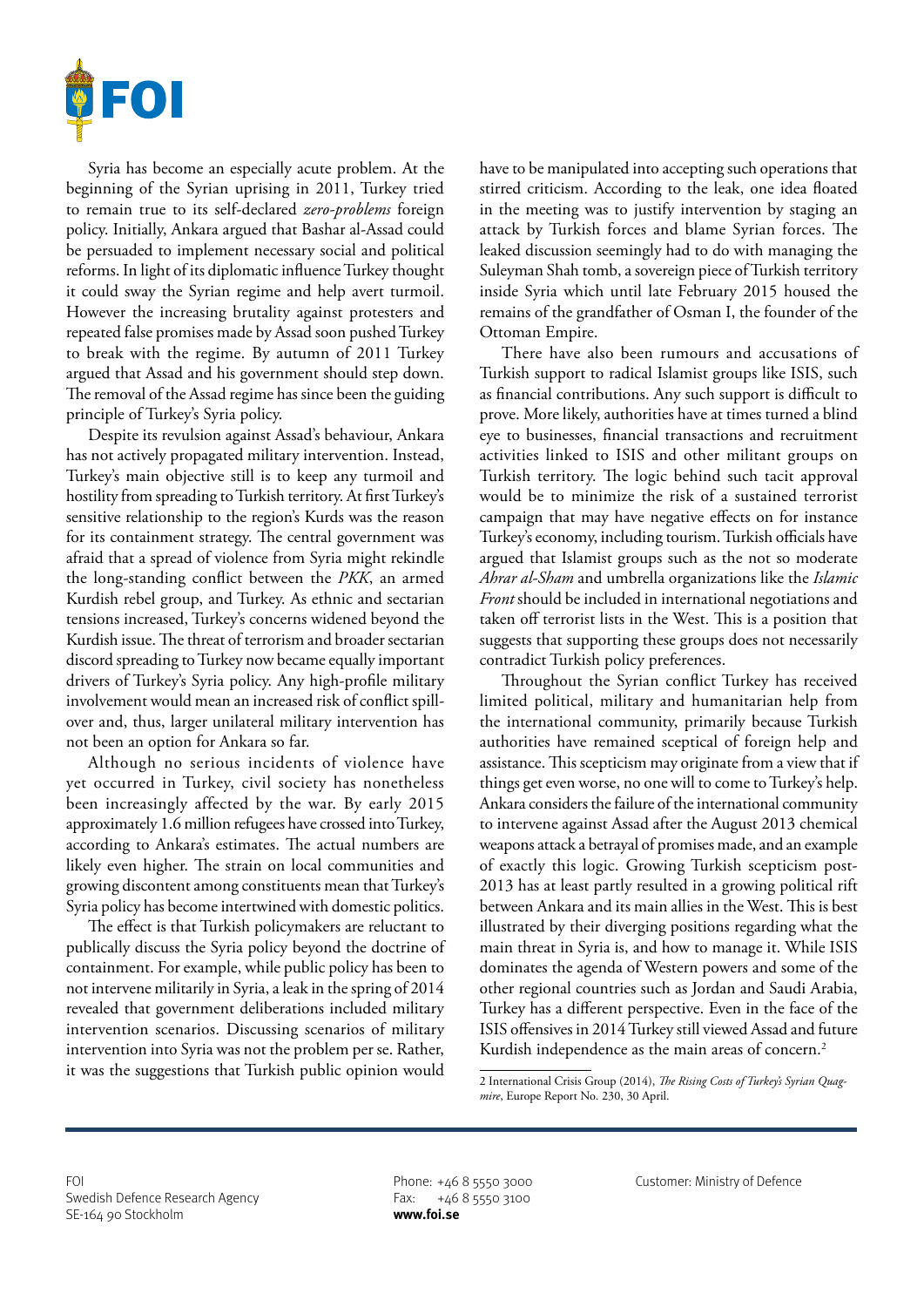